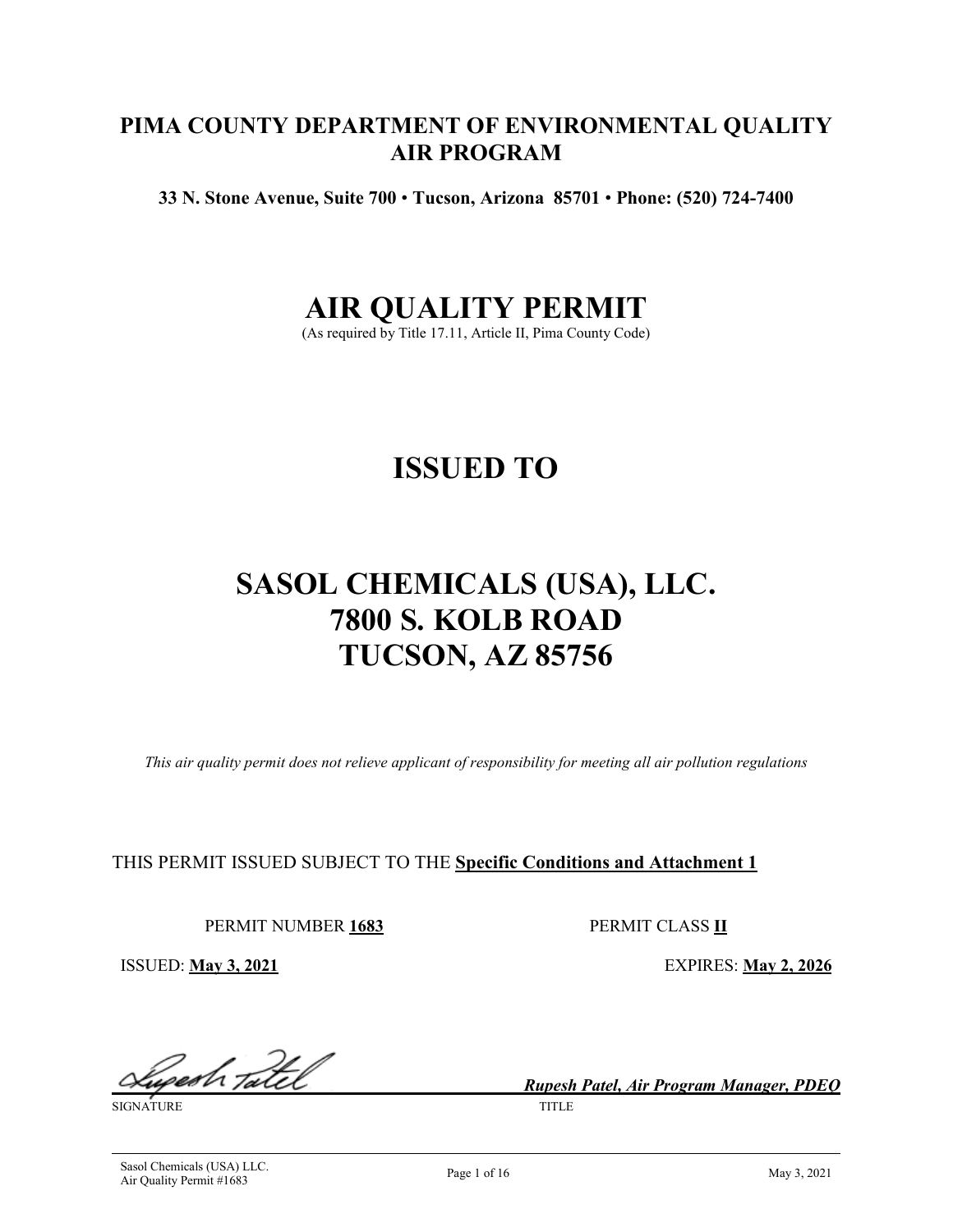#### **SOURCE SUMMARY**

This air quality permit is a renewal of a 5-year permit. It is the third five-year permit issued to Sasol Chemicals (USA), LLC, (Sasol) the Permittee. This facility is a **Class II; True Minor Stationary Source** for all pollutants. This condition is only true when the facility is operating and maintaining the air pollution control equipment as part of its operational design.

Sasol is a facility that produces high purity alumina products for the use in synthetic crystal growth, ceramics for semi-conductor processing, bio-ceramics, ceramics for translucent lighting components, fluorescent lamp coatings, phosphors, luminescent materials and other specialty applications. Sasol uses milling techniques and thermal treatment (calcination) to achieve desired product properties.

The following emission rates are for reference purposes only and are not intended to be enforced by direct measurement unless otherwise noted in the Specific Conditions of this permit.

| <b>Pollutant</b>                           | <b>Potential To Emit</b><br>(Tons per Year) |
|--------------------------------------------|---------------------------------------------|
| Nitrogen Oxides $(NOX)$                    | 14.96                                       |
| Carbon Monoxide (CO)                       | 12.58                                       |
| Volatile Organic Compounds (VOC)           | 0.90                                        |
| Particulate Matter (PM)                    | 14.77                                       |
| Sulfur Oxides $(SO_X)$                     | 2.34                                        |
| Hazardous Air Pollutants (HAPs – combined) | 0.06                                        |

# **Explanation of Permit Structure**

The conditions of this permit are divided into the following four sections.

- Section 1: Pima County Code (Facility Wide Standards)
- Section 2: New Source Performance Standards (NSPS) for Calciners and Dryers in Mineral Industries
- Section 3: Standards of Performance for Unclassified Sources
- Section 4: Standards of Performance for Fossil Fuel Fired Industrial and Commercial Equipment

Section 1 of the permit contains Pima County Code (PCC) provisions that apply to all sources of air contaminants operating in Pima County and are Locally Enforceable Conditions unless noted otherwise. Section 2 covers affected sources at the facility subject to the provisions of 40 CFR Part 60 Subpart UUU - Standards of Performance for Calciners and Dryers in Mineral Industries. Section 3 and 4 group other emission sources into emission limitation categories in PCC and are Locally Enforceable Conditions unless noted otherwise.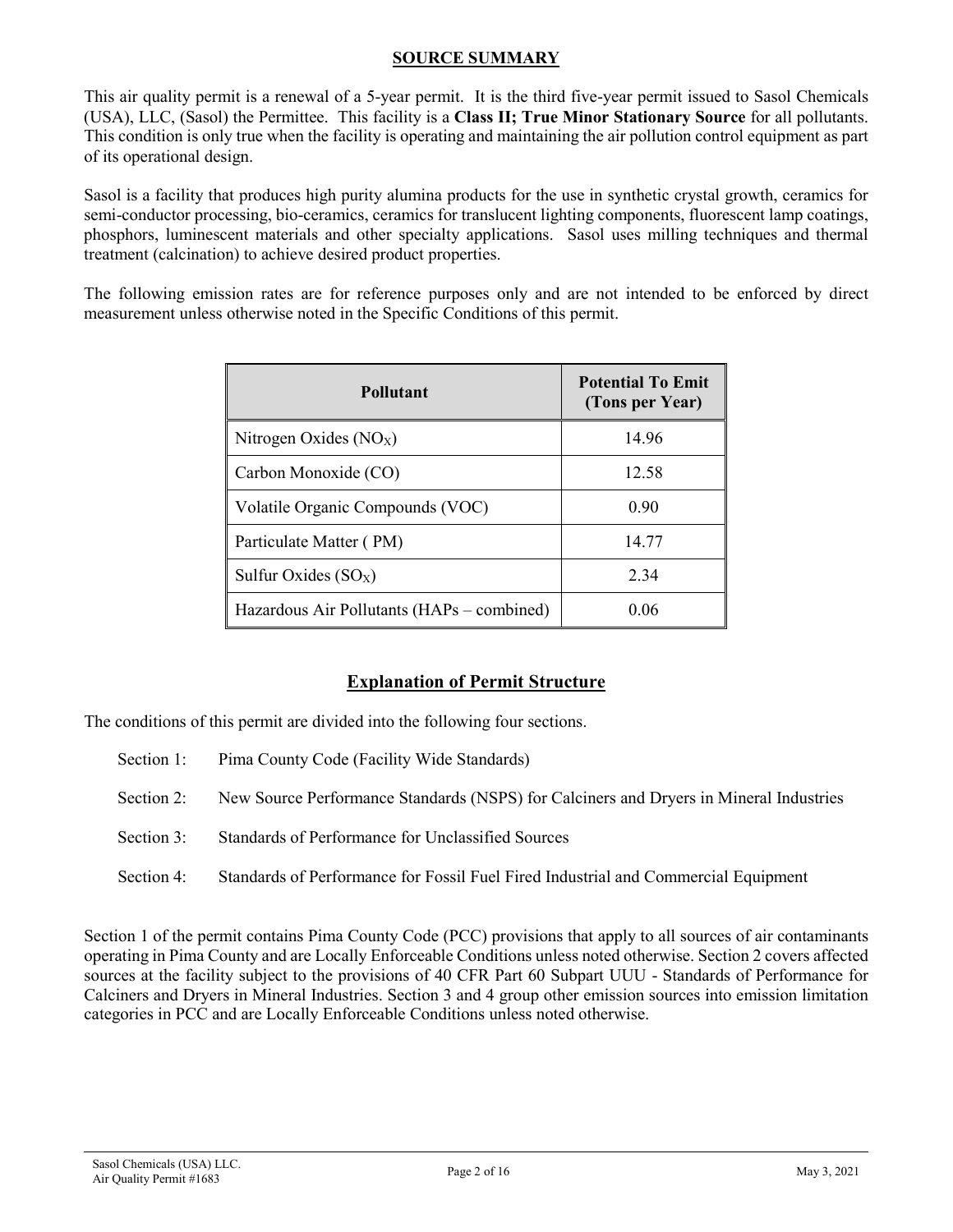# **Table of Contents**

| <b>Table of Contents</b><br>------------ |  |
|------------------------------------------|--|

# **Section 1: General Conditions**

| 1.  |                                                                                                                                                                                                                                | $\overline{4}$ |
|-----|--------------------------------------------------------------------------------------------------------------------------------------------------------------------------------------------------------------------------------|----------------|
| 2.  | Permitted Facility Sources [100] Array and Termitted Facility Sources [100] Array and Termitted Facility Sources [100] Array and Termin and Array and Array and Array and Array and Array and Array and Array and Array and Ar |                |
| 3.  |                                                                                                                                                                                                                                | $\overline{4}$ |
| 4.  |                                                                                                                                                                                                                                | $\overline{4}$ |
| 5.  |                                                                                                                                                                                                                                | $\overline{4}$ |
| 6.  | <b>Opacity Limits</b>                                                                                                                                                                                                          |                |
| 7.  | Visibility Limiting Standard Martin Martin Martin March 2014 (Standard Martin Martin Martin Martin Martin Mart                                                                                                                 |                |
| 8.  |                                                                                                                                                                                                                                | $\overline{5}$ |
| 9.  |                                                                                                                                                                                                                                | -6             |
| 10. |                                                                                                                                                                                                                                | -6             |
| 11. | Facility Changes                                                                                                                                                                                                               | -7             |
| 12. |                                                                                                                                                                                                                                |                |
| 13. | Severability Clause                                                                                                                                                                                                            | . 8            |
| 14. |                                                                                                                                                                                                                                |                |
| 15. | Duty to Provide Information                                                                                                                                                                                                    | - 8            |
|     |                                                                                                                                                                                                                                |                |

# **Section 2: Specific Conditions: NSPS for Calciners and Dryers in Mineral Industries**

| 16. |                                                                                                                |    |
|-----|----------------------------------------------------------------------------------------------------------------|----|
| 17. | <b>Emission Limitation and Standards</b>                                                                       | Q  |
| 19. | Monitoring Requirements Manual Communication and Communication and Requirements Manual Communication and Manua | 10 |
| 21. |                                                                                                                | 10 |
| 22. |                                                                                                                | 10 |
| 24. |                                                                                                                |    |
| 26. | <b>Testing Requirements</b>                                                                                    |    |

### **Section 3: Specific Conditions: Standards of Performance for Unclassified Sources**

| 28.  | Applicability                        |  |
|------|--------------------------------------|--|
| -29  | <b>Emission Limits and Standards</b> |  |
| 30   | <b>Monitoring Requirements</b>       |  |
| 31.  | Recordkeeping Requirements           |  |
| - 32 | <b>Reporting Requirements</b>        |  |

#### **Section 4: Specific Conditions: Standards of Performance for Fossil Fuel Fired Industrial and Commercial Equipment**

| 33.                  |                                                                                                                                                                                                                               |    |
|----------------------|-------------------------------------------------------------------------------------------------------------------------------------------------------------------------------------------------------------------------------|----|
| 34.                  | <b>Emission Limits and Standards</b>                                                                                                                                                                                          |    |
| 36.                  | Monitoring Requirements 2000 and 2000 and 2000 and 2000 and 2000 and 2000 and 2000 and 2000 and 2000 and 2000 and 2000 and 2000 and 2000 and 2000 and 2000 and 2000 and 2000 and 2000 and 2000 and 2000 and 2000 and 2000 and |    |
| 38.                  |                                                                                                                                                                                                                               | 13 |
| 39.                  | Reporting Requirements 13                                                                                                                                                                                                     |    |
| <b>Section 5:</b>    |                                                                                                                                                                                                                               |    |
| <b>Attachment 1:</b> | <b>Equipment List</b>                                                                                                                                                                                                         |    |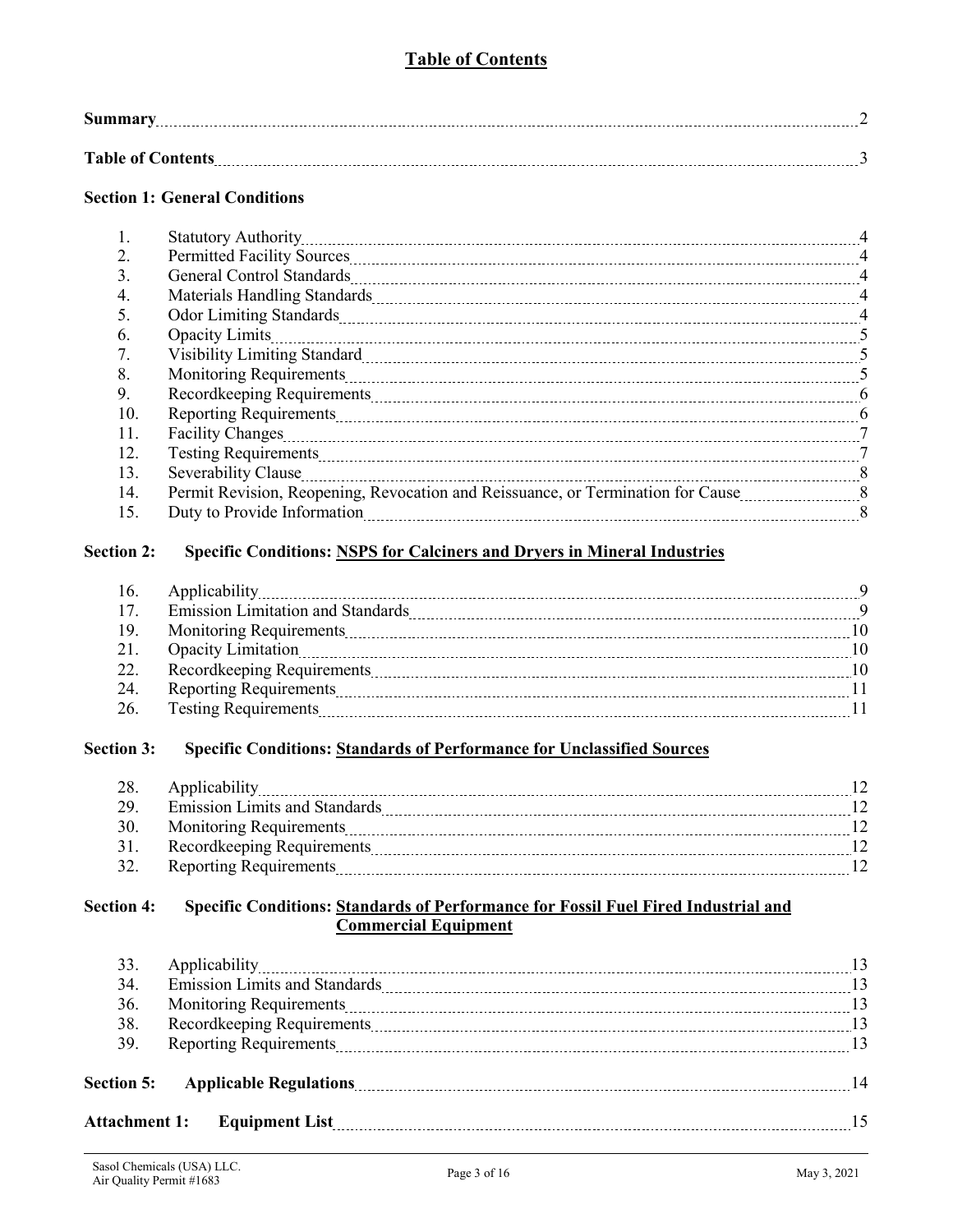# **Section 1**

# **General Conditions**

#### **1. Statutory Authority**

The General and Specific Conditions contained in this air quality permit apply to the operations, equipment, and sources provided in the permit application and shall not relieve the Permittee or its subcontractors from compliance with all local, county, state, and federal laws, statutes, and codes or from obtaining permits for other operations or activities when required. [PCC 17.11.010.D & PCC 17.13.010]

#### **2. Permitted Facility Sources**

The following general provisions apply to facility-wide operations and to all sources of air contaminants operating at the facility: general control standards, materials handling standards, odor limiting standard, opacity standard, visibility limiting standard. [PCC 17.16.010.A, PCC 17.16.020 thru 120, PCC 17.16.400.A, & PCC 17.16.430.F] **[Locally Enforceable Conditions]**

#### **Emission Limits and Standards**

#### **3. General Control Standards**

- a. The Permittee shall not cause or permit the planning, construction, installation, erection, modification, use or operation of an emission source which will cause or contribute to a violation of a performance standard in Title 17 of the Pima County Code. [PCC 17.11.020 & PCC 17.11.020 & PCC 17.16.020.A]
- b. The Permittee shall keep complete records of the materials used as fuel for any stationary or portable source of air pollution which burns any material except natural gas. [PCC 17.16.010.C]
- c Where a stack, vent or other outlet is at such a level that fumes, gas mist, odor, smoke, vapor or any combination thereof constituting air pollution are discharged to adjoining property, the Control Officer may require the installation of abatement equipment or the alteration of such stack, vent or other outlet by the owner or operator thereof to a degree that will adequately reduce or eliminate the discharge of air pollution to adjoining property. [PCC 17.16.020.B]

#### **4. Materials Handling Standards**

- a. The Permittee shall not transport or store VOC's without taking necessary and feasible measures to control evaporation, leakage, or other discharge into the atmosphere. [PCC 17.16.400.A]
- b. Materials including solvents or other volatile compounds, paints, acids, alkalies, pesticides, fertilizers and manure shall be processed, stored, used and transported in such a manner and by such means that they will not evaporate, leak, escape or be otherwise discharged into the ambient air so as to cause or contribute to air pollution. Where means are available to reduce effectively the contribution to air pollution from evaporation, leakage or discharge, the installation and use of such control methods, devices, or equipment shall be mandatory. [PCC 17.16.430.F]

#### **5. Odor Limiting Standard**

The Permittee shall not emit gaseous or odorous materials from equipment, operations or premises under his control in such quantities or concentrations as to cause air pollution. [PCC 17.16.430.D]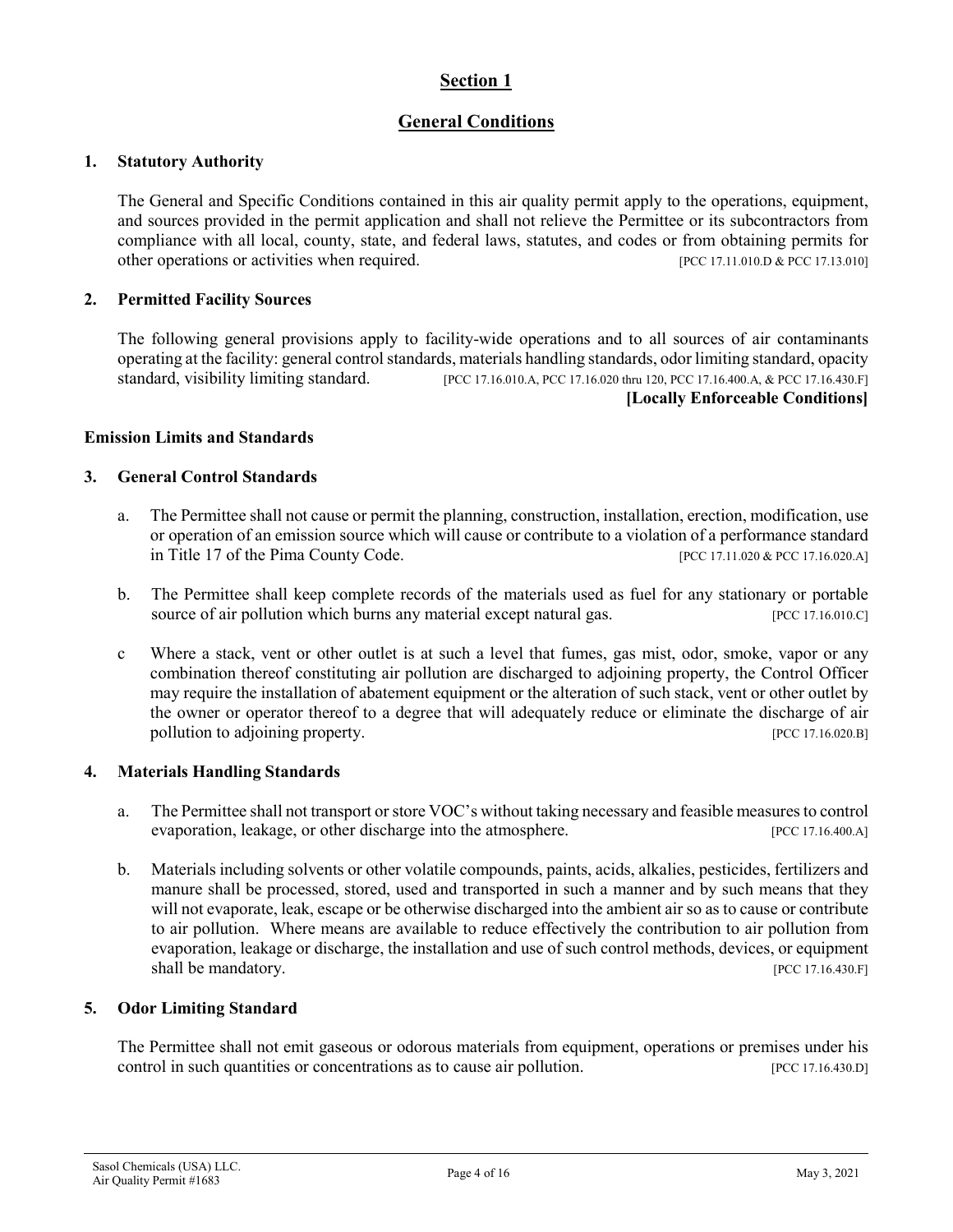### **6. Opacity Limit**

Except as otherwise specified in the Specific Conditions of this permit, the opacity of all plumes and effluents from all point, non-point, or fugitive emission sources shall not exceed 20% as determined by EPA Reference Method 9, Appendix A, 40 CFR Part 60. [PCC 17.16.040, PCC 17.16.050.B, & PCC 17.16.130.B.1]

#### *[This condition is Federally Enforceable when opacity is above 40%]*

- a. Opacities (optical densities), as measured in accordance with Method 9, of an effluent shall be measured by a certified visible emissions evaluator with his natural eyes, approximately following the procedures which were used during his certification, or by an approved and precisely calibrated in-stack monitoring **instrument.** [PCC 17.16.040.A.1]
- b. A violation of an opacity standard shall be determined by measuring and recording a set of consecutive, instantaneous opacities, and calculating the arithmetic average of the measurements within the set unless otherwise noted in this permit. The measurements shall be made at approximately fifteen-second intervals for a period of at least six minutes, and the number of required measurements shall be as specified in PCC Table 17.16.040. Sets need not be consecutive in time, and in no case shall two sets overlap. If the average opacity of the set of instantaneous measurements exceeds the maximum allowed by any rule, this shall constitute a violation. [PCC 17.16.040.A.2]
- c. The use of air or other gaseous diluents solely for the purpose of achieving compliance with an opacity standard is prohibited. [PCC 17.16.040.A.3]
- d. When the presence of uncombined water is the only reason for failure of a source to otherwise meet the requirements of 6 and 7 of this Section, 6 and 7 of this Section shall not apply. [PCC 17.16.040.B]

#### **7. Visibility Limiting Standard Example 2018 [PCC 17.16.050] PCC 17.16.050**

- a. The Permittee shall not cause, suffer, allow or permit operations or activities likely to result in excessive amounts of airborne dust without taking reasonable precautions to prevent excessive amounts of particulate matter from becoming airborne.
- b. The Permittee shall not cause, suffer, allow, or permit diffusion of visible emissions, including fugitive dust, beyond the property boundary line within which the emissions become airborne, without taking reasonably necessary and feasible precautions to control generation of airborne particulate matter. Sources may be required to cease temporarily the activity or operation which is causing or contributing to the emissions until reasonably necessary and feasible precautions are taken.
	- i. 7.b of this Section shall not apply when wind speeds exceed twenty-five (25) miles per hour (using the Beaufort Scale of Wind-Speed Equivalents, or as recorded by the National Weather Service). This exception does not apply if control measures have not been taken or were not commensurate with the size or scope of the emission source.
	- ii. 7.b of this Section shall not apply to the generation of airborne particulate matter from undisturbed land.

#### **8. Monitoring Requirements 18. In the sequence of the sequence of the sequence of the sequence of the sequence of the sequence of the sequence of the sequence of the sequence of the sequence of the sequence of the seque**

Except as otherwise contained in the Specific Conditions of this permit, monitoring for compliance with the facility-wide standards in 3 through 7 of this Section shall not be necessary. The Control Officer may ask the Permittee to conduct additional monitoring if the Control Officer has reasonable cause to believe a violation of the standards has been committed.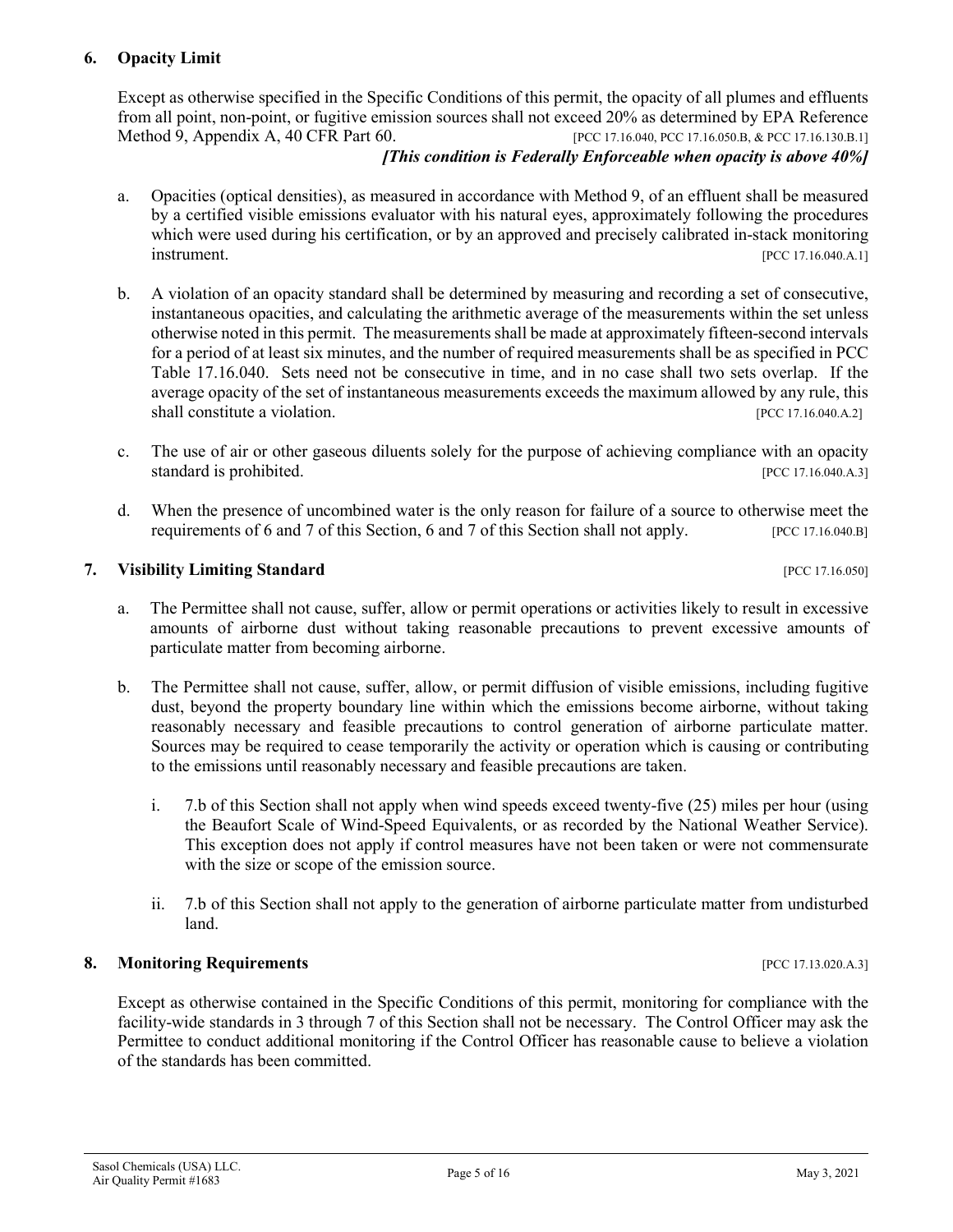#### **9. Recordkeeping Requirements 19.13.020.4.4**]

a. Monitoring Information

The Permittee shall maintain records of monitoring information required by this permit. Records shall include at a minimum:

- i. The date, time, and permit Condition requiring the measurement, sampling, inspection, or procedure;
- ii. The name of the person conducting the measurement, sampling, inspection or procedure;
- iii. The particular piece of equipment, process, or area being monitored including a description of the operating conditions and monitoring procedure, technique, or methods used as applicable; and,
- iv. The results of the monitoring including any discrepancy or excess emissions. If there are any monitoring discrepancies or excess emissions, the records shall include the corrective actions taken.
- b. Record Retention

All records required by this permit shall be retained for at least five years. [PCC 17.13.020.4.b]

- c. Recordkeeping for Compliance Determinations
	- i. The Permittee shall retain a copy of the permit onsite including all required monitoring records and support information for review by the Control Officer.
	- ii. In addition, all equipment identified in the permit equipment list shall be marked with a unique, clearly visible, and accessible ID to identify the piece of equipment.
	- iii. The Permittee shall be considered in compliance by demonstrating that sufficient information on the equipment and facility operations is periodically collected, recorded, and maintained to assure that the compliance status of any specific condition of this permit can be readily ascertained at any time. [PCC 17.11.060, & PCC 17.24.020.A]

#### **10. Reporting Requirements in the set of the set of the set of the set of the set of the set of the set of the set of the set of the set of the set of the set of the set of the set of the set of the set of the set of th**

a. Excess Emissions Reporting

The Permittee shall report to the Control Officer any emissions in excess of the limits established by this permit. The report shall be in 2 parts as specified below: [PCC 17.13.020.A.5 and PCC 17.13.190]

- i. Notification by telephone or facsimile within 24 hours of the time the Permittee first learned of the occurrence of excess emission that includes all available information pursuant to PCC 17.13.190.B. To report excess emissions, call **520-724-7400,** fax to **520-838-7432,** or e-mail **[air.notices@pima.gov](mailto:air.notices@pima.gov)**.
- ii. Detailed written notification by submission of an excess emissions report within 72 hours of the notification in 10.a.i above. Send to **PDEQ 33 N. Stone Ave, Suite 700, Tucson, Arizona 85701** or e-mail **[air.notices@pima.gov](mailto:air.notices@pima.gov)**.
- b. Emissions Inventory Reporting: [PCC 17.13.180]

When requested, the Permittee shall complete and submit to the Control Officer, an annual emissions inventory questionnaire.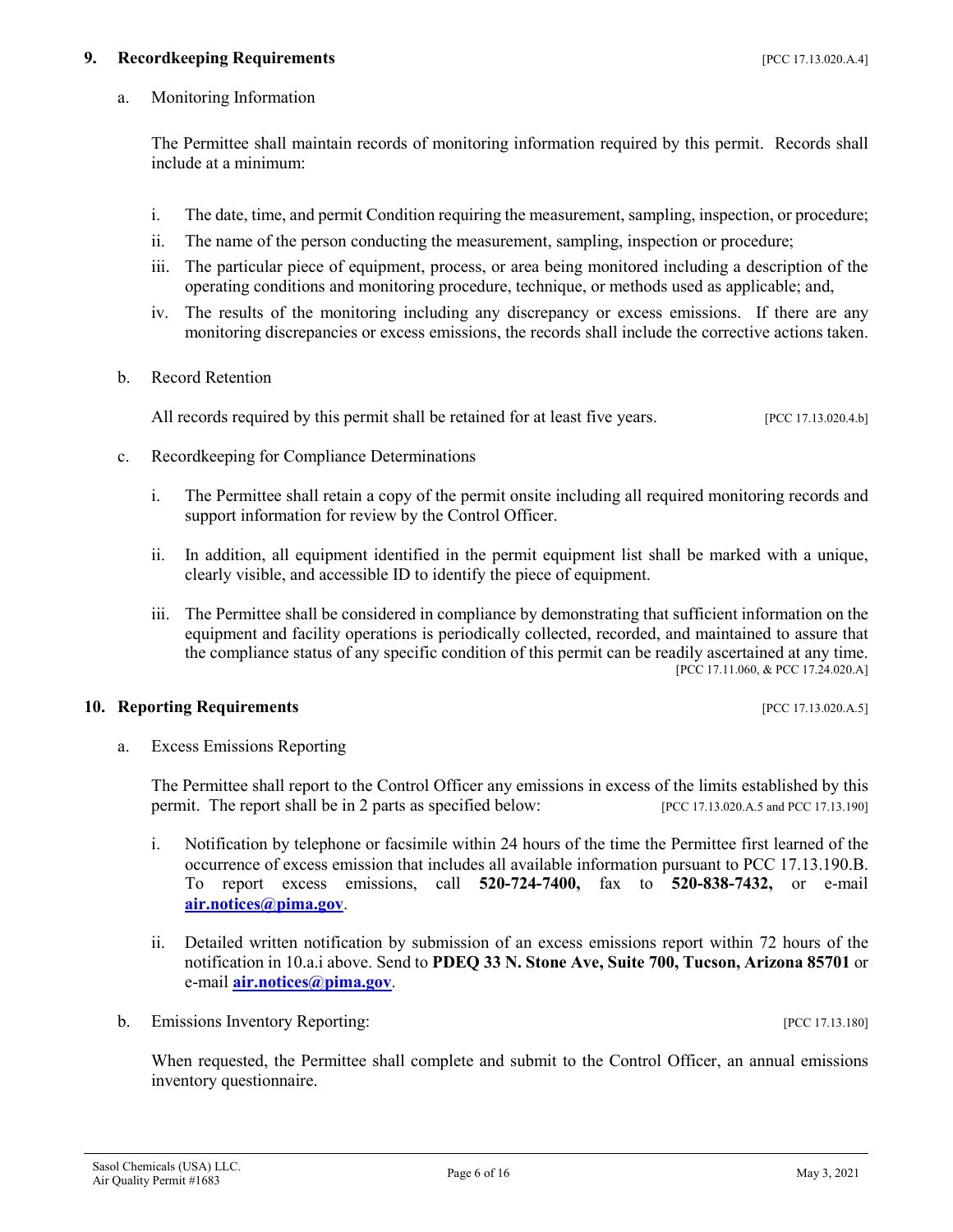c. Certification of Truth Accuracy and Completeness [PCC 17.13.010.I]

All reports required by this permit shall contain certification by a responsible official of truth, accuracy and completeness.

#### **11. Facility Changes**

- a. Before installing additional units, removing units, modifying existing emission equipment or switching fuels, the Permittee shall apply for the appropriate revision pursuant to PCC 17.13.100, PCC 17.13.130 or PCC 17.13.140. [PCC 17.13.020.A.2]
- b. For facility changes that do not require revision, the Permittee may make the changes if written notice is provided to the Control Officer in advance of the changes in accordance with PCC 17.11.090.C.

[PCC 17.13.110.C]

c. The Permittee shall maintain a log of other facility changes that do not require revision or notice in accordance with PCC 17.13.110.B. [PCC 17.13.110.B]

#### **12. Testing Requirements** [PCC 17.11.160, PCC 17.11.210, PCC 17.20.010, ACC R18-2-311 & ACC R18-2-312]

For purposes of demonstrating compliance, these test methods shall be used, provided that for the purpose of establishing whether or not the facility has violated or is in violation of any provision of this permit, nothing in this permit shall preclude the use, including the exclusive use, of any credible evidence or information relevant to whether a source would have been in compliance with applicable federal requirements if the appropriate performance or compliance procedures or methods had been performed.

a. Operational Conditions During Testing

Performance tests shall be conducted under such conditions as the Control Officer shall specify to the plant operator based on representative performance of the source. The owner or operator shall make available to the Control Officer such records as may be necessary to determine the conditions of the performance tests. Operations during start-up, shutdown, and malfunction (as defined in PCC 17.04.340.A) shall not constitute representative operational conditions unless otherwise specified in the applicable requirement.

- b. Tests shall be conducted and data reduced in accordance with the test methods and procedures contained in the Arizona Testing Manual, 40 CFR 52; Appendices D and E, 40 CFR 60; Appendices A through F; and 40 CFR 61, Appendices B and C unless modified by the Control Officer pursuant to PCC 17.11.210.B.
- c. Test Plan

At least 14 working days prior to performing a test, the Permittee shall submit a test plan to the Control Officer, in accordance with PCC 17.11.210.D and the Arizona Testing Manual.

d. Stack Sampling Facilities

The Permittee shall provide or cause to be provided performance testing facilities as follows:

- i. Sampling ports adequate for test methods applicable to the facility;
- ii. Safe sampling platform(s);
- iii. Safe access to sampling platform(s); and
- iv. Utilities for sampling and testing equipment.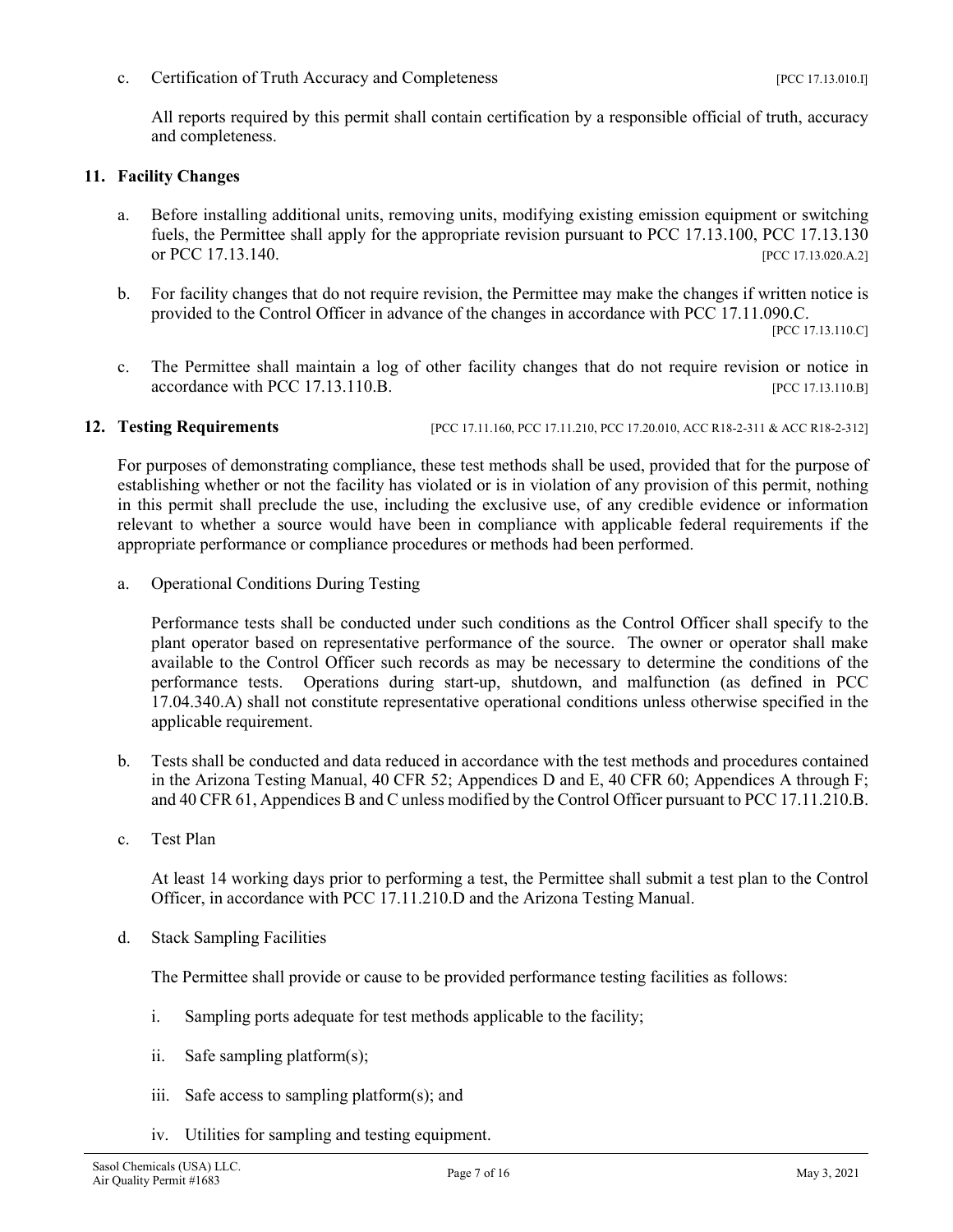#### e. Interpretation of Final Results

Each performance test shall consist of three separate runs using the applicable test method. Each run shall be conducted for the time and under the conditions specified in the applicable standard. For the purpose of determining compliance with an applicable standard, the arithmetic means of results of the three runs shall apply. In the event that a sample is accidentally lost or conditions occur in which one of the three runs is required to be discontinued because of forced shutdown, failure of an irreplaceable portion of the sample train, extreme meteorological conditions, or other circumstances beyond the Permittee's control, compliance may, upon the Control Officer's approval, be determined using the arithmetic mean of the results of the other two runs. If the Control Officer or the Control Officer's designee is present, tests may only be stopped with the Control Officer's or such designee's approval. If the Control Officer or the Control Officer's designee is not present, tests may only be stopped for good cause. Good cause includes: forced shutdown, failure of an irreplaceable portion of the sample train, extreme meteorological conditions, or other circumstances beyond the Permittee's control. Termination of any test without good cause after the first run is commenced shall constitute a failure of the test.

f. Report of Final Test Results

A written report of the results of performance tests conducted shall be submitted to the Control Officer within four weeks after the completion of the testing as specified in the Arizona Testing Manual. All performance testing reports shall be submitted in accordance with the Arizona Testing Manual and PCC 17.11.210.A.

g. Except as provided in this Section, should the Permittee desire to test or be required to test to demonstrate compliance with the standards contained in this permit, the Permittee shall contact the Control Officer for test methods and guidelines.

#### **13. Severability Clause 17.13.020.A.6]**

The provisions of this permit are severable. If any provision of this permit is held invalid, the remainder of this permit shall not be affected thereby.

#### **14. Permit Revision, Reopening, Revocation and Reissuance, or Termination for Cause** [PCC 17.13.020.A.7.c]

The permit may be revised, reopened, revoked and reissued, or terminated for cause pursuant to PCC 17.13.150. The filing of a request by the Permittee for a permit revision, revocation and reissuance, or termination; or of a notification of planned changes or anticipated noncompliance does not stay any permit condition.

#### **15. Duty to Provide Information 15. Duty to Provide Information 1988 1998 1998 1998 1999 1999 1999 1999 1999 1999 1999 1999 1999 1999 1999 1999 1999 1999 1999 1999 1999 1999**

- a. The Permittee shall furnish to the Control Officer, within a reasonable time, any information that the Control Officer may request in writing to determine whether cause exists for revising, revoking and reissuing, or terminating the permit or to determine compliance with the permit. Upon request, the Permittee shall also furnish to the Control Officer copies of records required to be kept by the permit. For information claimed to be confidential, the Permittee shall furnish a copy of such records to the Control Officer along with a claim of confidentiality.
- b. If the Permittee has failed to submit any relevant facts or if the Permittee has submitted incorrect information in the permit application, the Permittee shall, upon becoming aware of such failure or incorrect submittal, promptly submit such supplementary facts or corrected information.
- c. The Permittee shall pay fees to the Control Officer pursuant to PCC 17.13.240.

[PCC 17.13.020.A.9 & PCC 17.13.240]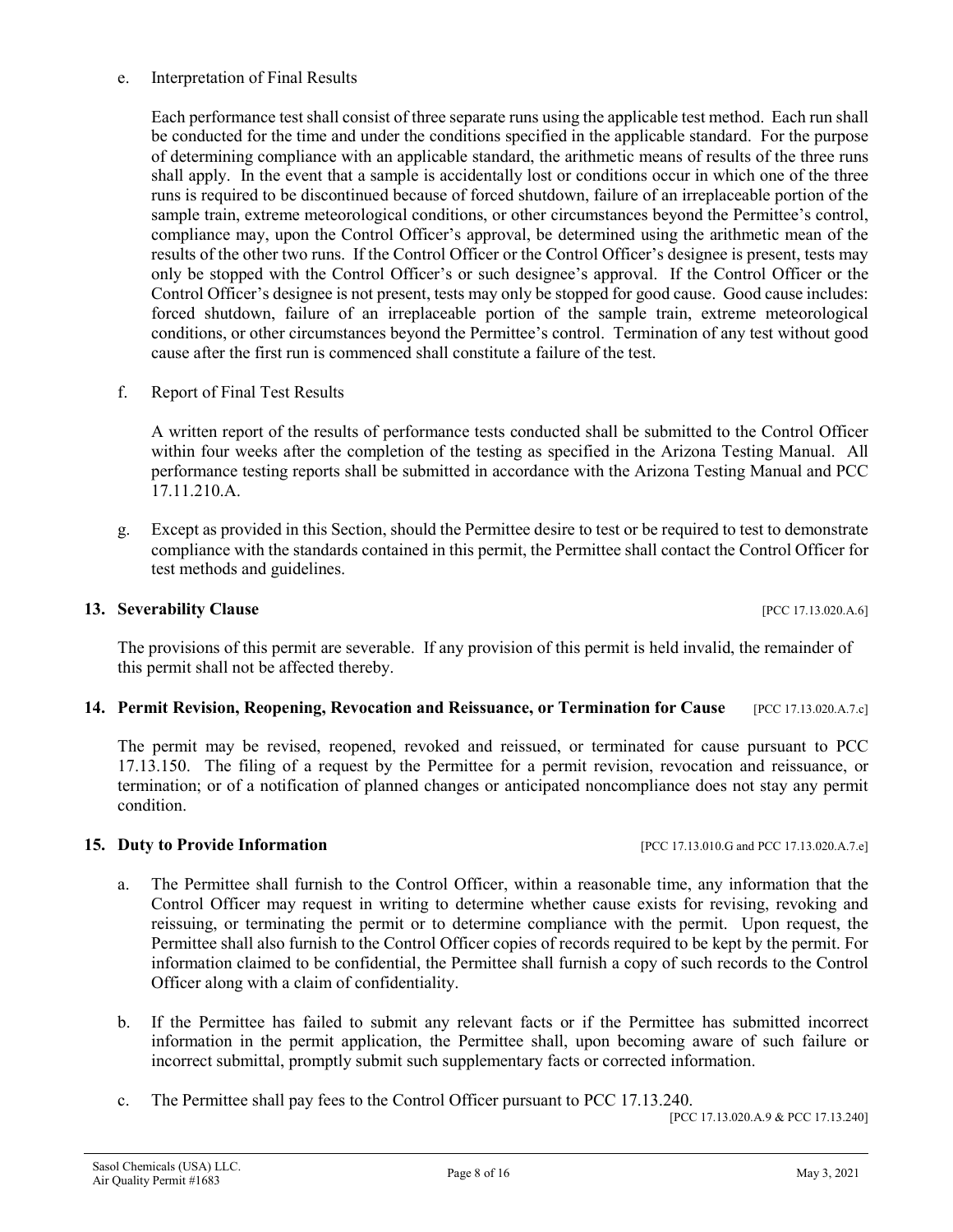#### **SECTION 2: SPECIFIC CONDITIONS**

#### **NEW SOURCE PERFORMANCE STANDARDS (NSPS) FOR CALCINERS AND DRYERS IN MINERAL INDUSTRIES**

#### **Facilities subject to the NSPS for Calciners and Dryers in Mineral Industries (40 CFR Part 60, Subpart UUU.)**

#### **Applicability**

16. The conditions of this section are applicable to the NSPS affected facilities identified in Attachment 1, Table 1 and their associated pollution control equipment identified in Attachment 1, Table 4 of this permit.

#### **Emission Limits and Standards**

- 17. The Permittee shall not discharge any emissions into the atmosphere from any affected facility that:
	- a. Contains particulate matter in excess of 0.092 gram per dry standard cubic meter (g/dscm) [0.040 grain per dry standard cubic foot (gr/dscf)] for calciners and for calciners and dryers installed in series and in excess of  $0.057g/dscm$  (0.025 gr/dscf) for dryers. [40 CFR 60.732 (a)]

#### **[Federally Enforceable Condition]**

b. Exhibits greater than 10 percent opacity, unless the emissions are discharged from an affected facility using a wet scrubbing control device. [40 CFR 60.732 (b)]

#### **[Federally Enforceable and Material Permit Condition]**

#### 18. NSPS Determination Detail

a. The Permittee shall not emit more than 11 tons of particulate emissions into the atmosphere per year from the Large Spray Dryer or the Pendulum Kiln, equipment numbers SD-702 and FU-201, respectively, by installing, operating and maintaining pollution control equipment identified in Attachment 1 Table 4 of this permit. [PCC.17.11.190.B]

#### **[Federally Enforceable Condition and Voluntary Accepted Limitation]**

b. Reprocessing facilities that process alumina and emit less than 11 tons/yr are exempt from monitoring requirements of Subpart UUU.

[EPA DETERMINATION DETAIL CONTROL NUMBER 9600060] [PCC.17.11.190.B] **[Federally Enforceable Condition and Voluntary Accepted Limitation]**

c. The opacity standards set forth in 17.b of the Specific Conditions shall apply at all times to stack emissions except during periods of startup, shutdown, and malfunction. [40 CFR 60.11(c)]

#### **[Federally Enforceable and Material Permit Condition]**

d. At all times, including periods of startup, shutdown, and malfunction, the Permittee shall, to the extent practicable, maintain and operate any affected facility including associated air pollution control (APC) equipment, identified in Attachment 1, Tables 1 and 4 in a manner consistent with good air pollution control practice for minimizing emissions. Determination of whether acceptable operating and maintenance procedures are being used will be based on information available to the Administrator or the Control Officer which may include, but is not limited to, monitoring results, opacity observations, review of operating and maintenance procedures, and inspection of the source. [40 CFR 60.11(d)]

**[Federally Enforceable and Material Permit Condition]**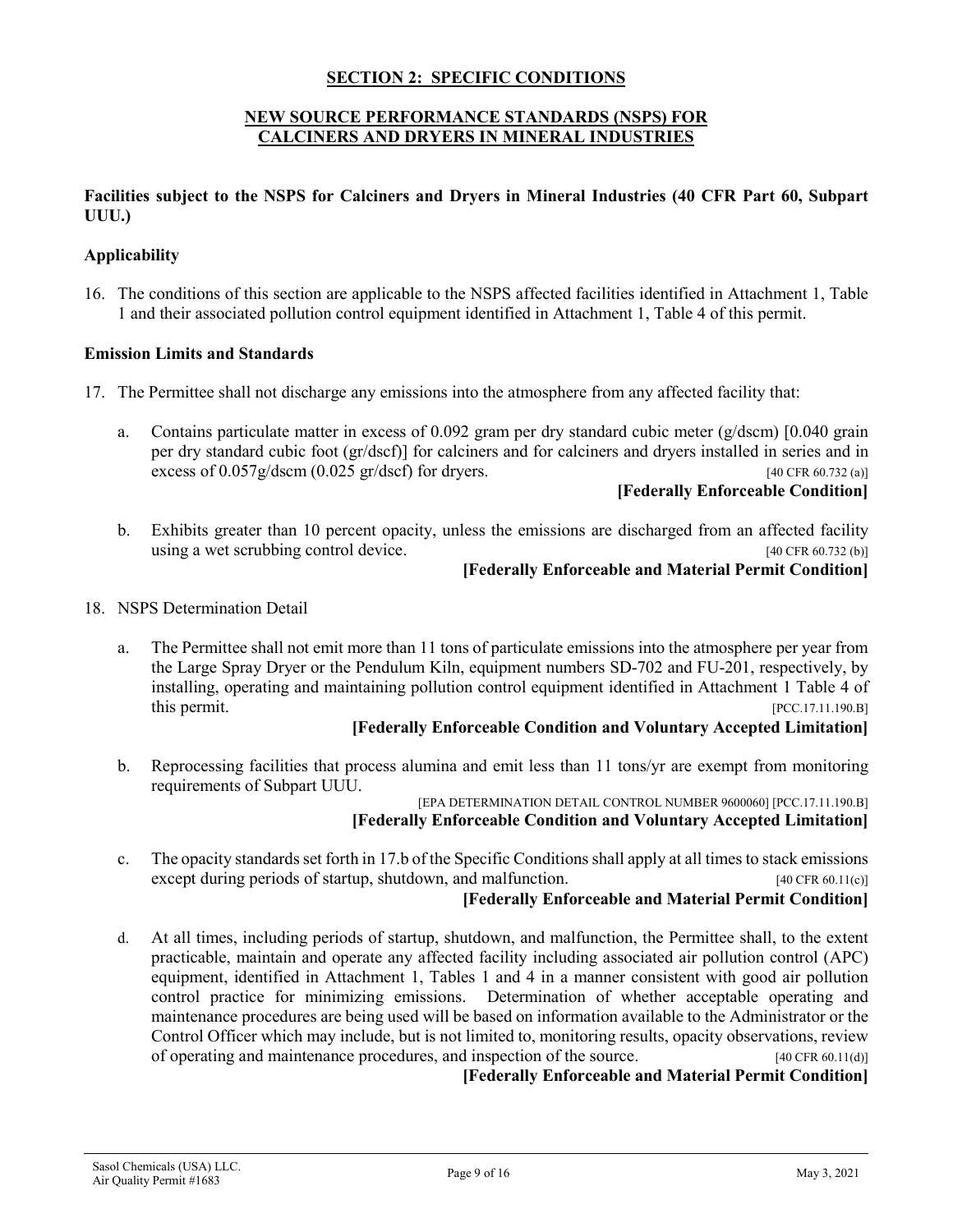#### **Monitoring Requirements and the sequence of the sequence of the sequence of the sequence of the sequence of the sequence of the sequence of the sequence of the sequence of the sequence of the sequence of the sequence of**

- 19. Large Spray Dryer and Pendulum Kiln Emissions
	- a. To determine compliance with the applicable emissions limitation and standards in 17 of the Specific Conditions, the Permittee shall monitor the following: [PCC 17.11.140]
		- i. The process operating parameters and limits,
		- ii. The maintenance procedures and schedules, and
		- iii. The documentation methods necessary to demonstrate proper operation and maintenance of the APC system.
	- b. To determine compliance with opacity limitation in 17.b (10%), the Permittee shall observe the emission points of the stacks Large Spray Dryer Baghouse and Pendulum Kiln Baghouse at least once each day when the affected facilities are operating. If the observer sees a plume that, on an instantaneous basis, appears to exceed 10%, then the Permittee shall, if practicable, take a six-minute Method 9 observation of the plume. If the emissions are greater than 10% opacity, this shall be recorded and reported as an excess emission.
- 20. Harrop Shuttle Kiln Emissions
	- a. To determine compliance with the applicable emissions limitation and standards in 17 of the Specific Conditions, the Permittee shall monitor the following: [PCC 17.11.140]
		- i. The process operating parameters and limits and
		- ii. The maintenance procedures and schedules
	- b. To determine compliance with opacity limitation in 17.b (10%), the Permittee shall observe the emission point of the stacks at least once each day when the affected facility is operating. If the observer sees a plume that, on an instantaneous basis, appears to exceed 10%, then the Permittee shall, if practicable, take a six-minute Method 9 observation of the plume. If the emissions are greater than 10% opacity, this shall be recorded and reported as an excess emission and a permit deviation.

#### **Opacity Limitation** [PCC 17.16.040]

21. To determine compliance with the facility wide opacity limitation (20%) in permit condition 6 in Section 1 of the permit, the Permittee shall observe the operation of the Pendulum Kiln at least once per day when the affected facility is operating. If the observer sees a plume that, on an instantaneous basis, appears to exceed 20%, then the Permittee shall, if practicable, take a six-minute Method 9 observation of the plume. If the emissions are greater than 20% opacity, this shall be recorded and reported as an excess emission according to permit condition 10.a in Section 1.

#### **Recordkeeping Requirements** [PCC 17.13.020.A.4]

- 22. The Permittee shall record the results of all observations of the Pendulum Kiln, Large Spray Dryer, Shuttle Kilns and their associated APC equipment in accordance with the operation and maintenance plan and shall include the information required in 9.a of the General Conditions.
- 23. The Permittee shall record all monitoring results including EPA reference Method 9 observations, excess emissions and permit deviations. If no visible emissions are observed, the record shall reflect this. Records of such checks shall include the information required in 9.a of the General Conditions.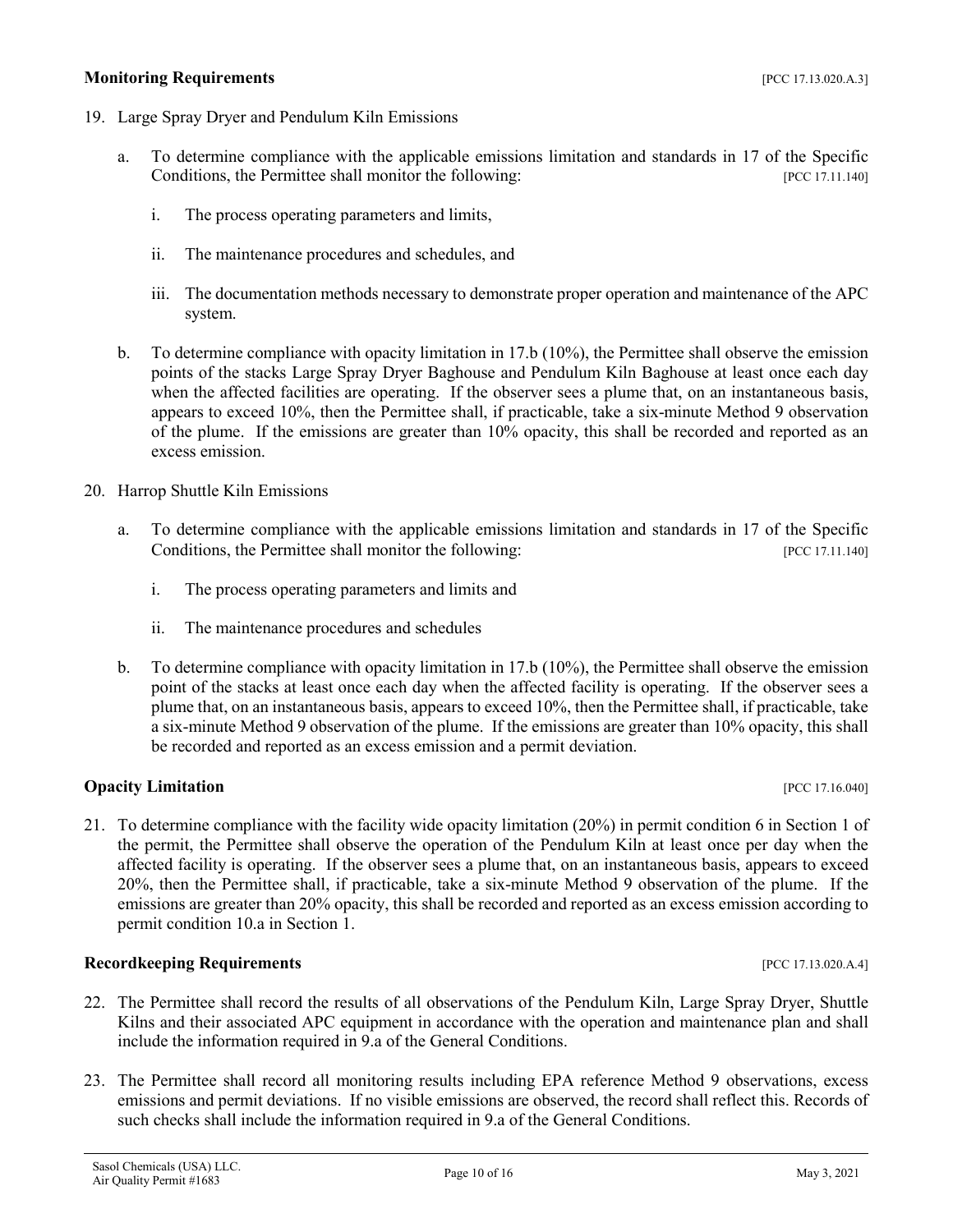#### **Reporting Requirements** *PCC 17.13.020.A.5*

24. Operation and Maintenance

When required, the Permittee shall report the results of all observations of the Pendulum Kiln and Large Spray Dryer Baghouses in accordance with the operation and maintenance plan.

25. Excess emissions shall be reported according to section 10.a of the General Conditions.

#### **Testing Requirements** [40 CFR 60.736] **[Federally Enforceable and Material Permit Condition]**

26. In conducting the performance tests required in 40 CFR 60.8, the owner or operator shall use the test methods in appendix A of this part or other methods and procedures as specified in this section, except as provided in 40 CFR 60.8(b). [40 CFR 60.736 (a)]

#### **[Federally Enforceable and Material Permit Condition]**

27. The owner or operator shall determine compliance with the particulate matter standards in 17 of the Specific Conditions as follows:  $[40 \text{ CFR } 60.736 \text{ (b) } \& 40 \text{ CFR } 60.732]$ [40 CFR 60.736 (b) & 40 CFR 60.732]

#### **[Federally Enforceable and Material Permit Condition]**

- a. Method 5 shall be used to determine the particulate matter concentration. The sampling time and volume for each test run shall be at least 2 hours and 1.70 dscm. [40 CFR 60.736 (b)(1)] **[Federally Enforceable and Material Permit Condition]**
- b. Method 9 and the procedures in §60.11 shall be used to determine opacity from stack emissions.

[40 CFR 60.736 (b)(2)]

**[Federally Enforceable and Material Permit Condition]**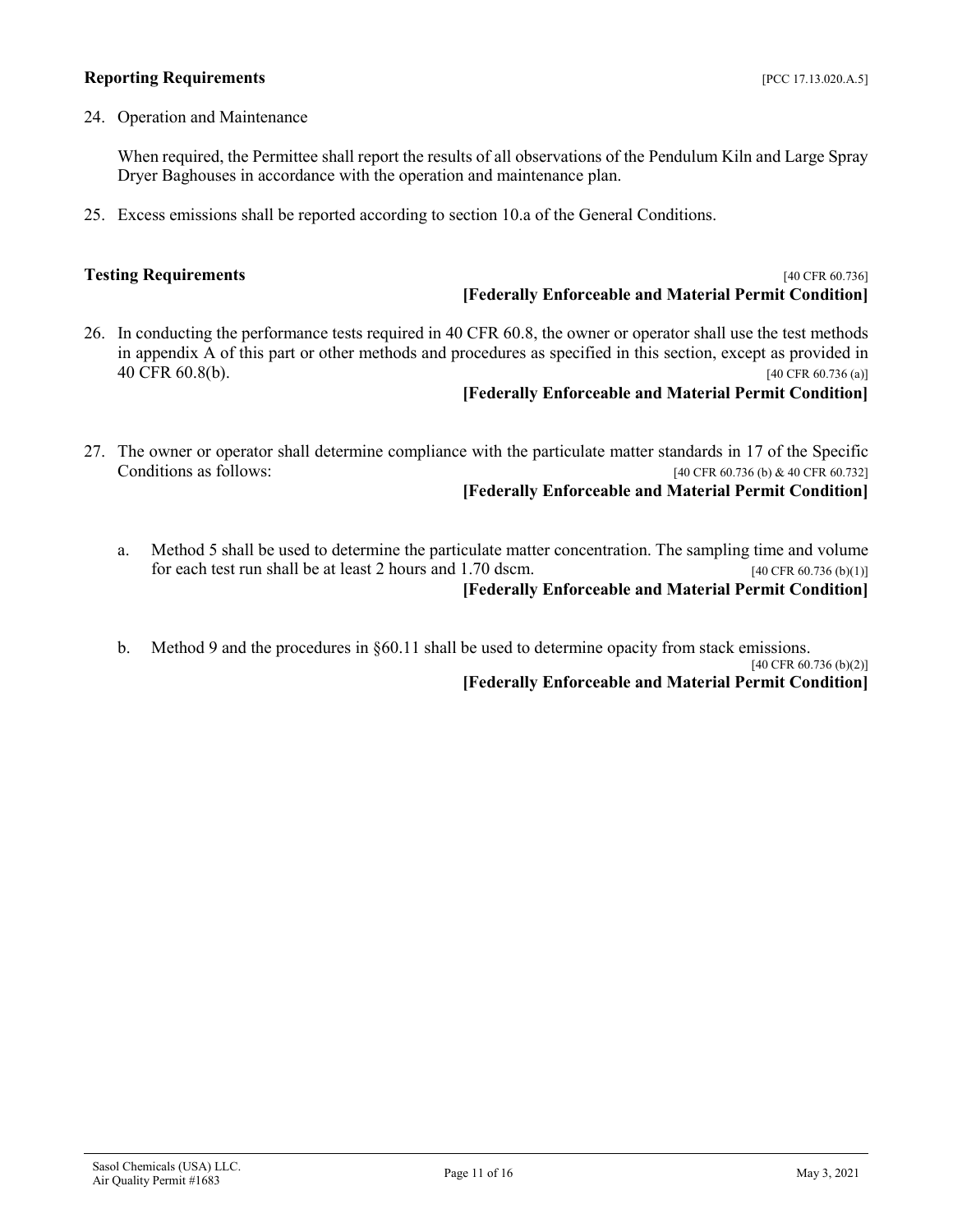#### **SECTION 3**

#### **STANDARDS OF PERFORMANCE FOR UNCLASSIFIED SOURCES**

#### **Applicability**

28. The conditions of this section are applicable to the equipment identified in Attachment 1, Table 2 and their associated APC listed in Attachment 1, Table 4 of this permit.

#### **Emission Limits & Standards Exercíal Exercíal Exercíal Exercíal Exercíal Exercíal Exercíal Exercíal Exercíal Exercíal Exercíal Exercíal Exercíal Exercíal Exercíal Exercíal Exercíal Exercíal Exercíal Exercíal Exercíal Ex**

- 29. For particulate matter discharged into the atmosphere in any one hour from any unclassified process source in total quantities in excess of the amounts calculated by one of the following equations:
	- a. For process sources having a process weight rate of 60,000 pounds per hour (30 tons per hour) or less, the maximum allowable emissions shall be determined by the following equation:

$$
E=3.59P^{0.62}
$$

where:

 $E =$  the maximum allowable particulate emissions rate in pounds-mass per hour.

- $P =$  the process weight in tons-mass per hour.
- b. For process weight rate greater than 60,000 pounds per hour (30 tons per hour), the maximum allowable emissions shall be determined by the following equation:

 $E = 17.31P^{0.16}$ 

where:

E and P are defined as indicated in paragraph 'a' of this subdivision.

#### **Monitoring Requirements**

30. Opacity Limitation

The Permittee shall observe the emission points of the equipment listed in Attachment 1, Table 2 and, if applicable their associated APC equipment listed in Table 4 at least once each day when the facilities are operating. If the observer sees a plume that, on an instantaneous basis, appears to exceed 20%, then the Permittee shall, if practicable, take a six-minute Method 9 observation of the plume. If the emissions are 20% or more, this shall be recorded and reported as excess emissions.

#### **Recordkeeping Requirements**

31. The Permittee shall record all observations made under Monitoring described in 30 of the Specific Conditions. If no visible emissions are observed, the record shall reflect this. Records shall include the information specified in 9.a of the General Conditions.

### **Reporting Requirements**

32. The Permittee shall report excess emissions according to the reporting requirements of 10.a of the general conditions.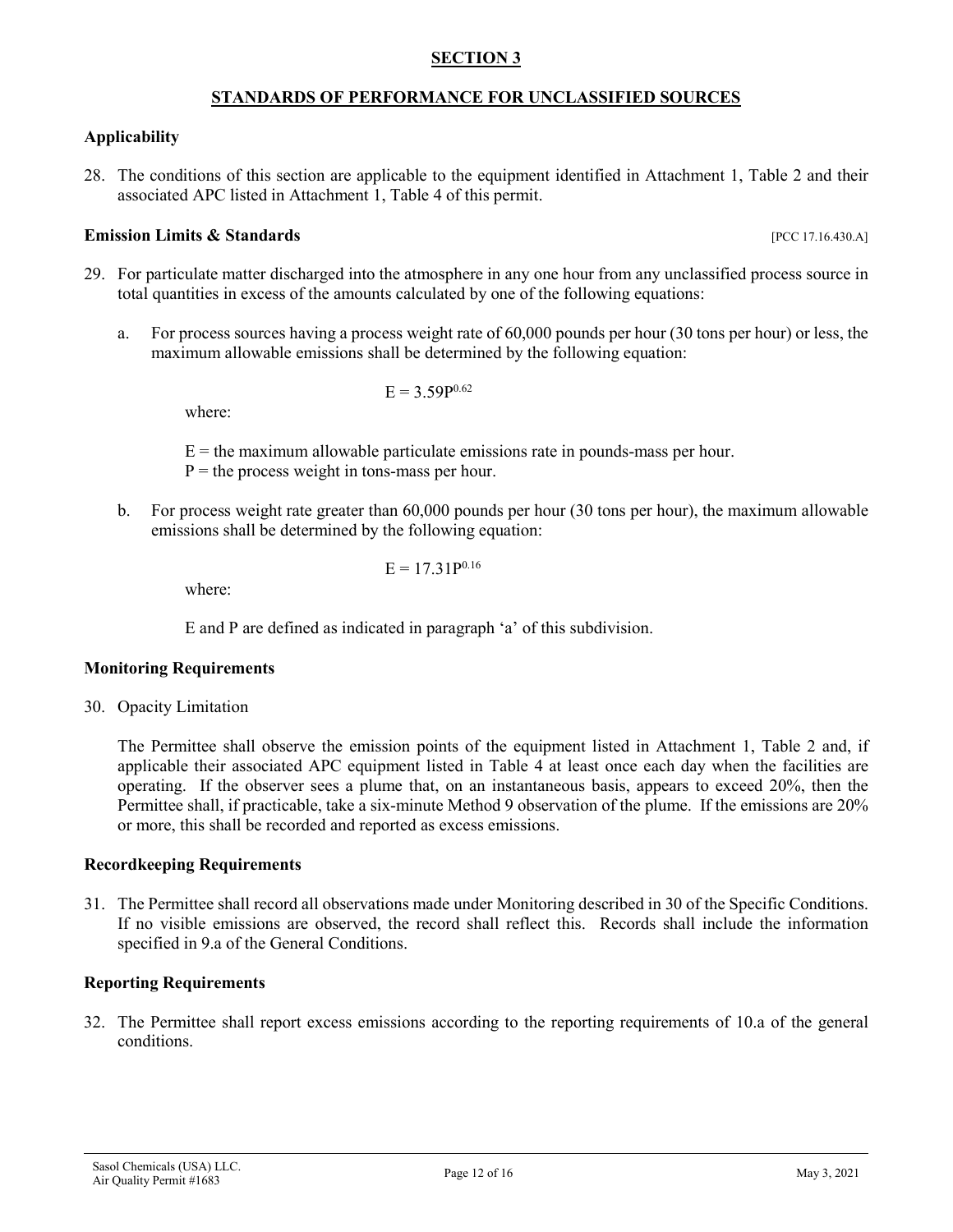#### **SECTION 4**

#### **STANDARDS OF PERFORMANCE FOR FOSSIL FUEL FIRED INDUSTRIAL AND COMMERCIAL EQUIPMENT**

#### **Applicability**

33. The conditions of this section are applicable to the Fossil Fuel Fired Equipment identified in Attachment 1, Table 3 of this permit.

#### **Emission Limits and Standards**

34. Opacity Limitation

The Permittee shall not cause, allow or permit the effluent from the boiler to have an average optical density equal to or greater than 20 percent. [PCC 17.16.040]

35. Fuel Limitation

The Permittee shall burn only the specified fuel allowed for the boiler in Attachment 1, Table 3 of this Permit. [PCC 17.11.190.B] **[Material Permit Condition]**

#### **Monitoring Requirements**

- 36. A demonstration to show compliance with the emission limitation for opacity in 34 of this permit shall not be required since the percent of opacity of visible emissions whilst combusting natural gas is inherently low. The Permittee shall operate and maintain the boiler at all times, including periods of startup, shutdown, and malfunction, in a manner consistent with good air pollution control practices and consistent with manufacturer's guidelines.
- 37. The Permittee shall be considered in compliance with the fuel limitation in 35 of this permit by demonstrating that boiler was fired only by the specified fuel allowed as listed in Attachment 1, Table 3 of this permit. Such a demonstration may be made by actual inspection of the equipment showing that the specified fuel is the only fuel supply plumbed to the equipment for firing.

#### **Recordkeeping Requirements**

38. None Required

#### **Reporting Requirements**

39. None Required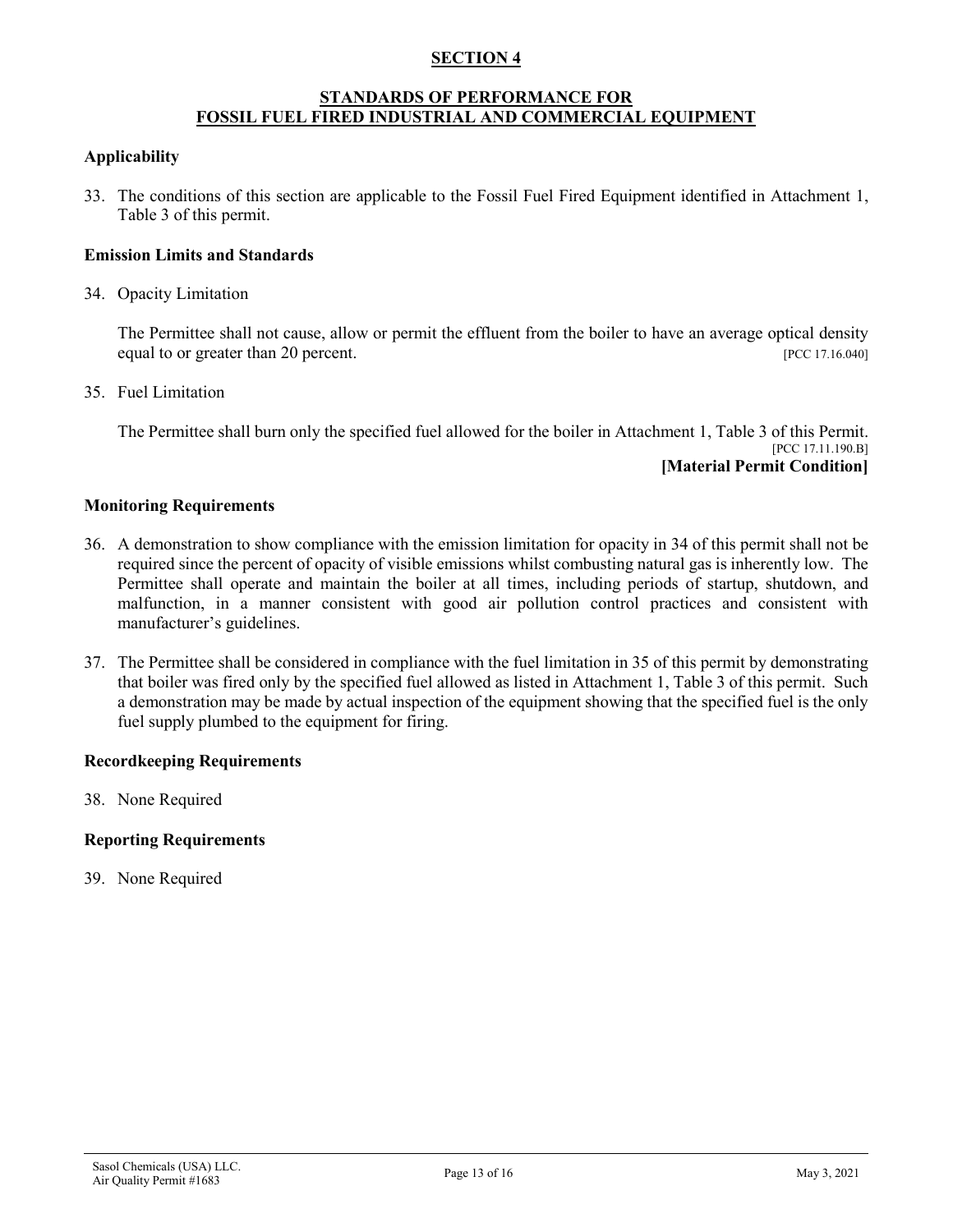### **APPLICABLE REGULATIONS**

#### **Code of Federal regulations (CFR):**

40 CFR 60 Subpart UUU: Standards of Performance for Calciners and Dryers in Mineral Industries

#### **Pima County Code (PCC) Title 17, Chapter 17.16:**

- 17.16.020 Noncompliance with applicable standards
- 17.16.030 Odor Limiting Standards<br>17.16.040 Standards and applicabili
- Standards and applicability Includes NESHAPS
- 17.16.050 Visibility Limiting Standard
- 17.16.100 Particulate materials
- 17.16.130 Applicability
- 17.16.165 Standards of performance for fossil fuel fired industrial and commercial equipment
- 17.16.400 Organic solvents and other organic materials
- 17.16.430 Standards of performance for unclassified sources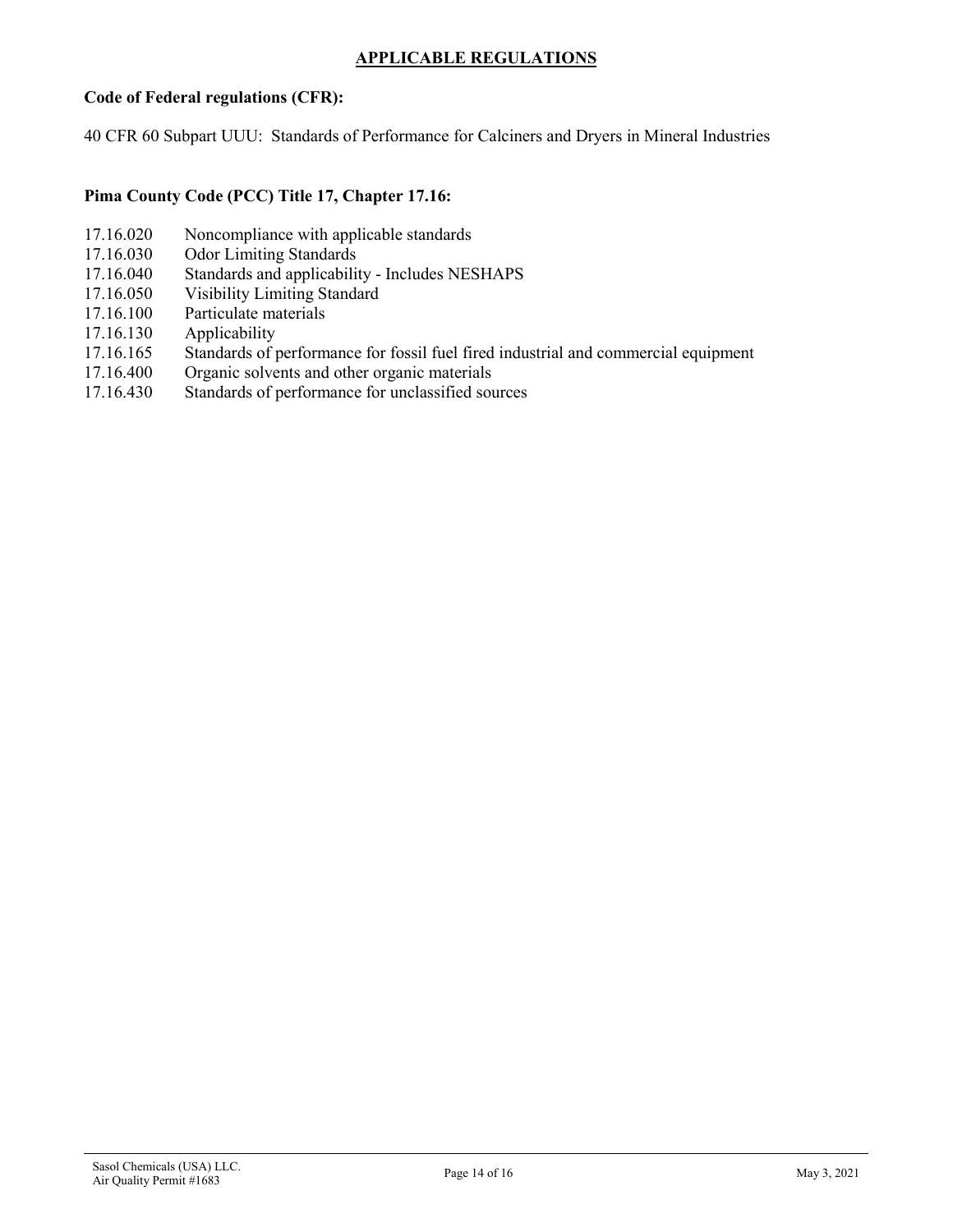# **ATTACHMENT 1: EQUIPMENT LIST**

# **(TABLES 1 THROUGH 4)**

# **Table 1: NSPS Equipment Subject to Subpart UUU**

| Equipment<br><b>Number</b> | <b>Item</b>              | <b>Make</b> | <b>Model</b>             | <b>Serial</b><br><b>Number</b> | <b>Manufacturer</b><br>Date | Capacity         |
|----------------------------|--------------------------|-------------|--------------------------|--------------------------------|-----------------------------|------------------|
| <b>FU-201</b>              | Pendulum Kiln            | Reidhammer  | <b>DP8/10G</b>           | 61000500                       | 2007                        | $2.05$ MM Btu/Hr |
| SD-702                     | Large Spray Dryer        | Niro        | <b>FU11</b>              | 914                            | Unknown                     | $0.67$ MM Btu/Hr |
| <b>FU-500</b>              | Harrop Shuttle Kiln $#1$ | Harrop      | GF-SG-48/44/96-7000-2900 | 4163                           | 1996                        | 7.0 MM Btu/Hr    |
| <b>FU-501</b>              | Harrop Shuttle Kiln $#2$ | Harrop      | GF-SG-48/44/96-7000-2900 | 4395                           | 2005                        | 7.0 MM Btu/Hr    |

# **Table 2: Unclassified Equipment**

| Equipment<br><b>Number</b> | <b>Item</b>              | <b>Make</b> | <b>Model</b>       | <b>Serial</b><br><b>Number</b> | <b>Manufacturer</b><br>Date | Capacity         |
|----------------------------|--------------------------|-------------|--------------------|--------------------------------|-----------------------------|------------------|
| <b>FU-600</b>              | Tunnel Kiln $#1$         | Reidhammer  | TR16/2x34/20ox/G   | 00/10026                       | 2001                        | 1.19 MM Btu/Hr   |
| FU-610                     | Tunnel Kiln #2           | Noritake    | BRK-1620-G         | 05024-1                        | 2005                        | 2.16 MM Btu/Hr   |
| <b>FU-620</b>              | Tunnel Kiln #3           | Noritake    | BRK-1620-G         | 05024-2                        | 2006                        | 2.16 MM Btu/Hr   |
| EF-633                     | Tunnel Kiln #4           | Harrop      | GF-TN-42-6500-3090 | 4528                           | 2014                        | 6.5 MM Btu/Hr    |
| $SD-701$                   | <b>Small Spray Dryer</b> | Niro        | F15                | 600                            | 1983                        | $0.18$ MM Btu/Hr |
| $JM-214$                   | 24" Jet Mill             | Sturtevant  | 24" Micronizer     | 1044                           | 1995                        | 800 DSCFM        |
| JM-500                     | 24" Jet Mill             | Sturtevant  | 24" Micronizer     | 1221                           | 1995                        | 800 DSCFM        |
| JM-670                     | Jet Mill                 | Netzsch     | s-JET 500          | 8667                           | 2013                        | 776 DSCFM        |

# **Table 3: Fossil Fuel Fired Commercial and Industrial Equipment**

| $\parallel$ Equipment<br><b>Number</b> | Item                                     | <b>Make</b>                  | <b>Model</b>         | <b>Serial</b><br><b>Number</b> | Manufacturer<br>Date | Capacity<br><b>MM Btu/Hr</b> | <b>Allowable Fuel</b> |
|----------------------------------------|------------------------------------------|------------------------------|----------------------|--------------------------------|----------------------|------------------------------|-----------------------|
| <b>BO-660</b>                          | Steam Jet Mill Steam<br>Generation Unit  | Vapor Power<br>International | <b>HS2-E4626-SHR</b> | 23962                          | 2013                 | 4.30                         | Natural Gas           |
| SH-660                                 | Steam Jet Mill Steam<br>Superheater Unit | Vapor Power<br>International | H9-4322-SHR          | 23963                          | 2013                 | .50                          | Natural Gas           |